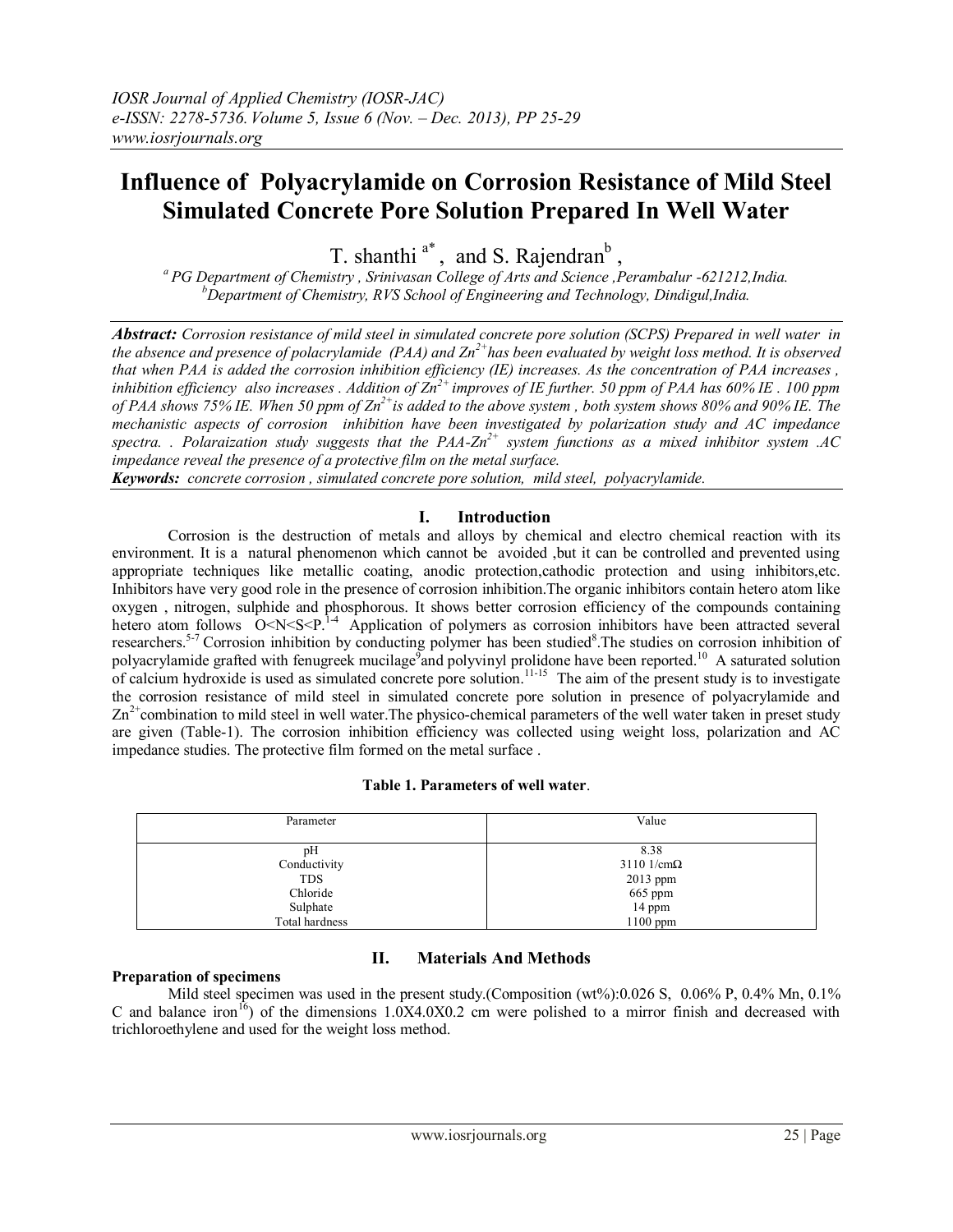### **Simulated concrete pore solution (SCPS)**

A saturated calcium hydroxide solution is used in the present study,as SCP solution. The electrodes made of mild steel wire were immersed in the SCP solution polarization study and AC impedance was carried out.

### **Mass-loss method**

Mild steel specimens in triplicate were immersed in 100 mL of simulated concrete pore solution (SCPS) containing various concentrations of the inhibitor in the presence and absence of  $\text{Zn}^{2+}$  for one day. The weight of the specimens before and after immersion was determined using Shimadzu balance, model AY 210. The corrosion products were cleansed with Clarke's solution  $.17$  Then the inhibition efficiency (I.E.) was then calculated using the equation $(1)$ 

$$
IE = 100 [1-(W2/W1)] % \dots (1)
$$

Where  $W_1$  and  $W_2$  are the corrosion rates in the absence and presence of the inhibitor respectively. The corrosion rate(CR) was calculated using the formula(2).

*CR*= [ (Weight loss in mg) / (Area of the specimens in dm <sup>2</sup> x immersion period in days) mdd-----.--------------------  $---(2)$ 

## **Potentiodynamic Polarization**

Polarization stud was carried out in Electrochemical impedence Analyser model CHI 660 A using a three electrode cell assembly was used. The woring electrode was used as a rectangular specimen of mild steel with the one face of the electrode of constant  $1cm^2$  area exposed.A saturated calomel electrode(SCE) was the reference electrode and platinum was the counter electrode . From the polarization study, corrosion parameters such as corrosion potential ( $E_{\text{corr}}$ ) correction current( I  $_{\text{corr}}$ ) and tafel slopes (anodic= ba and cathodic=bc) were calculated.

## **AC impedance spectra**

The instrument used for polarization study was used to record AC impedance spectra also.The cell setup was the same. The real part( $Z^1$ ) and imaginary part ( $Z^{11}$ ) of the cell impedance were measured in ohms at various frequencies. The values of the charge transfer resistance  $(R_t)$  and the double layer capacitance  $(C_{di})$  were calculated.

#### **III. Results And Discussion**

#### **Analysis of weight loss study**

The calculated inhibition efficiencies (IE) and corrosion rates (CR) PAA in controlling corrosion mild steel immersed in simulated concrete pore solution in the absence and presense of  $Zn^{2+}$  ion are given in **Table 2.** The calculated value indicates the ability of PAA to be a good corrosion inhibitor.PAA alone shows some IE. But the combination of PAA 100 ppm and  $\text{Zn}^{2+}$  50 ppm shows 90% IE. This suggest a synergitic effect exists between PAA and  $\text{Zn}^{2+}$  ion.<sup>18</sup>

**Table 2 Inhibition efficiencies (IE%) and corrosion rates (CR) obtained from PAA-Zn2+ system, when mild steel immersed in simulated concrete pore solution prepared in well water** 

| System                      | $IE\%$ | $CR \text{ mdd}$ |
|-----------------------------|--------|------------------|
| 50 ppm PAA                  | 60     | 15.6             |
| 100 ppm PAA                 | 75     | 9.75             |
| 50 ppm $PAA+Zn^{2+}50$ ppm  | 80     |                  |
| 100 ppm $PAA+Zn^{2+}50$ ppm | 90     |                  |

#### **Analysis of polarization curves**

The potentiodynamic polarization curves of mild steel immersed in simulated concrete pore solution prepared in well water in the absence and presence of inhibitor are shown in **Figure -1.** The corrosion parameters such potential( $E_{corr}$ ), Tafel slopes ( $b_e$ = cathodic ;  $b_a$ = anodic), Linear polarization resistance(LPR) and corrosion current  $(I_{corr})$  are given in Table –3. When mild steel is immersed in SCPS the corrosion potential is -591 mV vs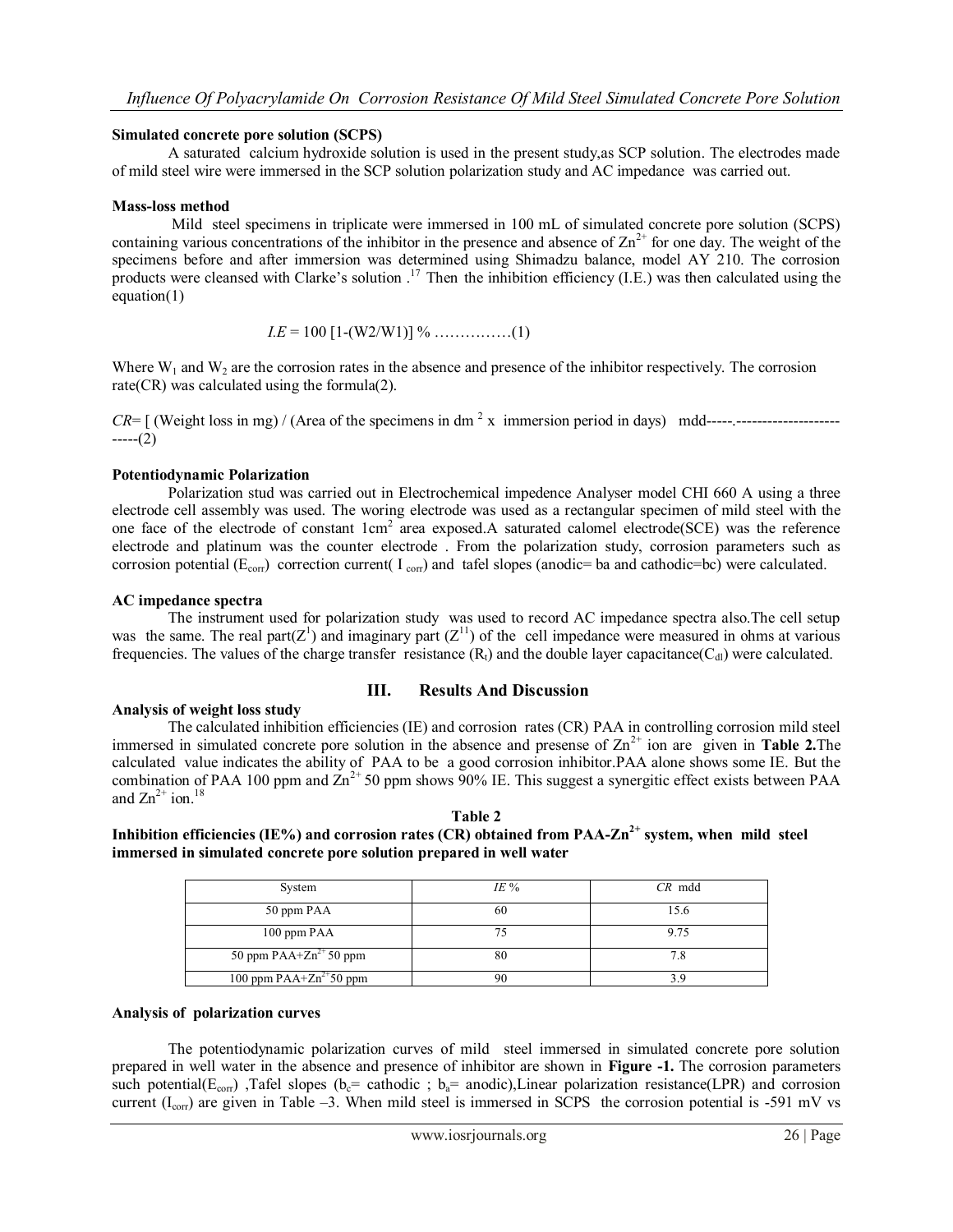SCE (Saturated calomel electrode) When 100 ppm of PAA and 50 ppm of  $Zn^{2+}$  are added to the above system the corrosion potential shifted to the cathodic site -658 mV vs SCE. This indicates that the PAA-Zn<sup>2+</sup>system control the cathodic reaction predominantly. Further, the LPR value increase from 7965 ohmcm<sup>2</sup> to 17235 ohmcm<sup>2</sup> the corrosion current decreases from 4.187  $x10^{-6}$  A/cm<sup>2</sup> to 1.877  $x10^{-6}$  A/cm<sup>2</sup>. Thus polarization study confirms the formatiom of a protective film on the metal surface. The anodic reaction is controlled by the formation of  $Fe^{2+}$ - PAA confirms on the anodic sites. The cathodic reaction (generation of OH $\cdot$ ) is controlled by the formation of Zn(OH)<sub>2</sub> on the cathodic sites on the metal surface.Thus anodic reaction and cathodic reaction are controlled. This accounts for synergistic effect.<sup>19,20</sup>

| Table 3 |                                                                                                        |  |  |  |  |  |  |  |
|---------|--------------------------------------------------------------------------------------------------------|--|--|--|--|--|--|--|
|         | Corrosion parameters of mild steel immersed in SCPS prepared well water in the absence and presence of |  |  |  |  |  |  |  |
|         | inhibitor system obtained from potentiodynamic polarization study                                      |  |  |  |  |  |  |  |

| System                                          | Ecorr<br>mV vs. SCE | $\mathbf{U}_\mathrm{C}$<br>mV/decade | $U_{a}$<br>mV/decade | LPR ohmcm <sup>2</sup> | Icorr<br>$Acm^{-2}$    |
|-------------------------------------------------|---------------------|--------------------------------------|----------------------|------------------------|------------------------|
| SCPS (blank)                                    | $-591$              | 107                                  | 269                  | 7965                   | $4.187 \times 10^{-6}$ |
| $SCPS + 100$ ppm<br>$PAA + 50$ ppm<br>$Zn^{2+}$ | $-658$              | 97                                   | 319                  | 17235                  | $1.877 \times 10^{-6}$ |



**Figure 1. Polaraization curves of mild steel immersed in various test solution (a) SCPS (blank) (b) SCPS + PAA 100 ppm + Zn2+ 50 ppm**

## **Analysis of AC impedance spectra**

AC impedance spectra of mild steel immersed in simulated concrete pore solution prepared in well water in the absence and presence of inhibitor and  $\text{Zn}^{2+}$  are shown in the figs 2 to 4. The nquist plots are shown in Fig 2. The Bode plots are shown in Fig 3 and 4. The charge transfer resistance  $(R_t)$  and double layer capacitance  $(C_{dl})$ values are derived from Nquist plots . Impadance values, log (z / ohm) are derived from bode plots .The results are summarized in Table 4 .

**Table 4 Impadance parameters of metals immersed in simulated concrete pore solution prepared in well water, obtained by AC impedance spectra** 

| System                                              | Nquist plot                | Bode plot                      |            |
|-----------------------------------------------------|----------------------------|--------------------------------|------------|
|                                                     | $R_t$ ohm. cm <sup>2</sup> | $C_{\rm dl}$ Fcm <sup>-2</sup> | log(z/dhm) |
| SCPS (blank)                                        | 3045                       | $6.305 \times 10^{-9}$         | 3.4        |
| $SCPS + 100 ppm \overline{PAA}$<br>+50ppm $Zn^{2+}$ | 7315                       | $2.624 \times 10^{-9}$         | 3.9        |

When corrosion rate decreases .due to formation of protective film, the charge transfer resistance value increases and double layer capacitance value decreases, the impedance value  $log (z/b)$  increases. <sup>21-25</sup> . It is observed from Table 4, the R<sub>t</sub> value 3045 ohm. cm<sup>2</sup>, the C<sub>dl</sub> Value is 6.305 x 10<sup>-9</sup> Fcm<sup>-2</sup> and the impedance value is 3.4 log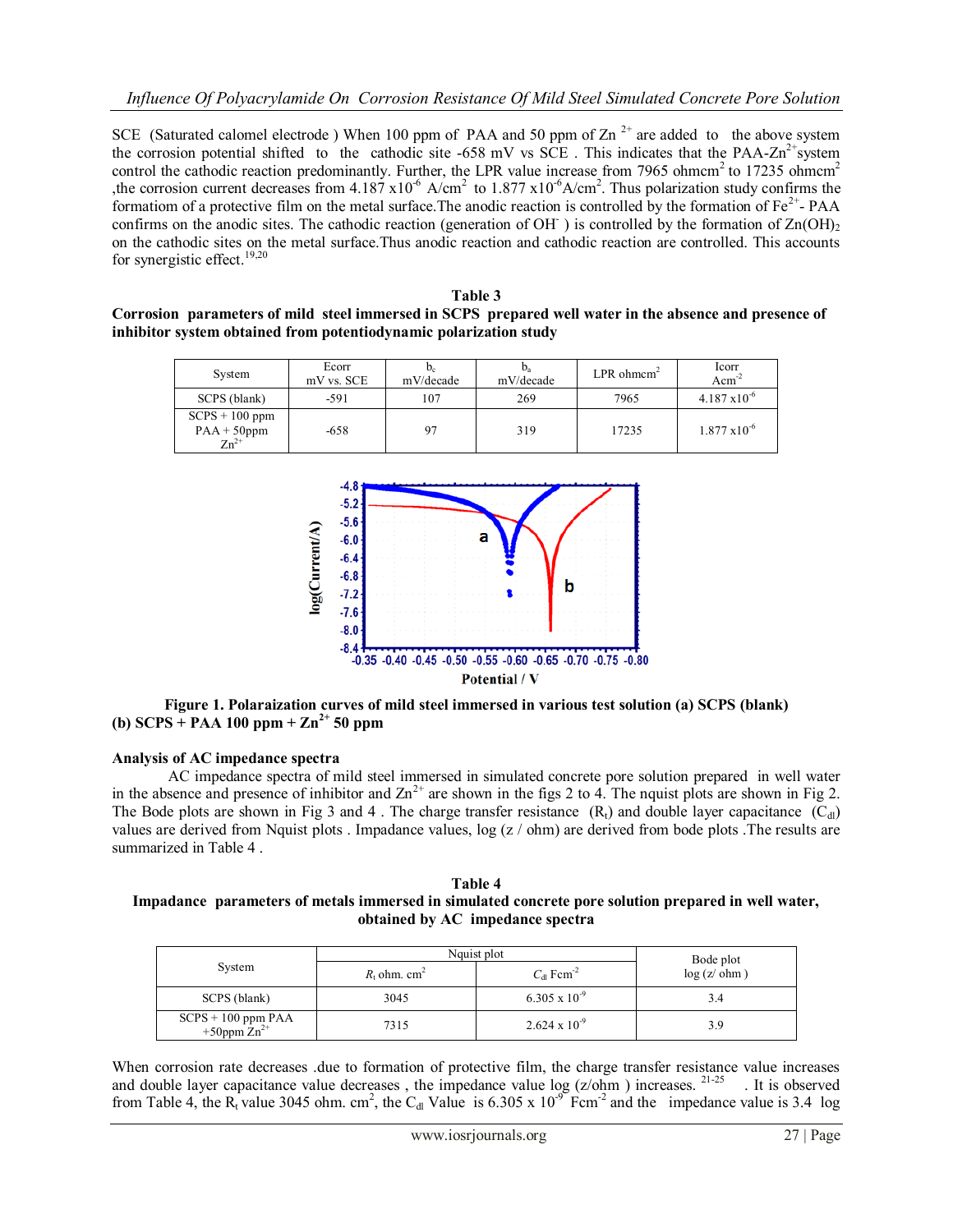(z/ ohm ). When 100 ppm PAA and 50ppm  $\text{Zn}^{2+}$ are added to simulated concrete pore solution . The R<sub>t</sub> value 7315 ohm. cm<sup>2</sup> increases, the  $C_{dI}$  Value is 2.624 x 10<sup>-9</sup> Fcm<sup>-2</sup> decreases and the impedance value is 3.9 log (z/ ohm ) increases. The increases charge transfer resistance  $(R_t)$  value, tha double layer capacitance  $(C_{dl})$  value decreases and the impedance value (z) increases . This confirms the formation of protective film formed on the metal surface . This accounts for the better inhibition efficiency of the PAA  $-Zn^{2+}$ 



**Figure 2. AC impedance spectrum of mild steel immersed in various test solution (a) SCPS(blank) (b) SCPS + PAA 100 ppm + Zn2+ 50 ppm ( Nquist plot** )



 **Figure 3. AC impedance spectrum of mild steel immersed in SCPS (Bode plot )**



**Figure 4. AC impedance spectrum of mild steel immersed in SCPS + PAA 100 ppm Zn2+ 50 ppm (Bode plot )**